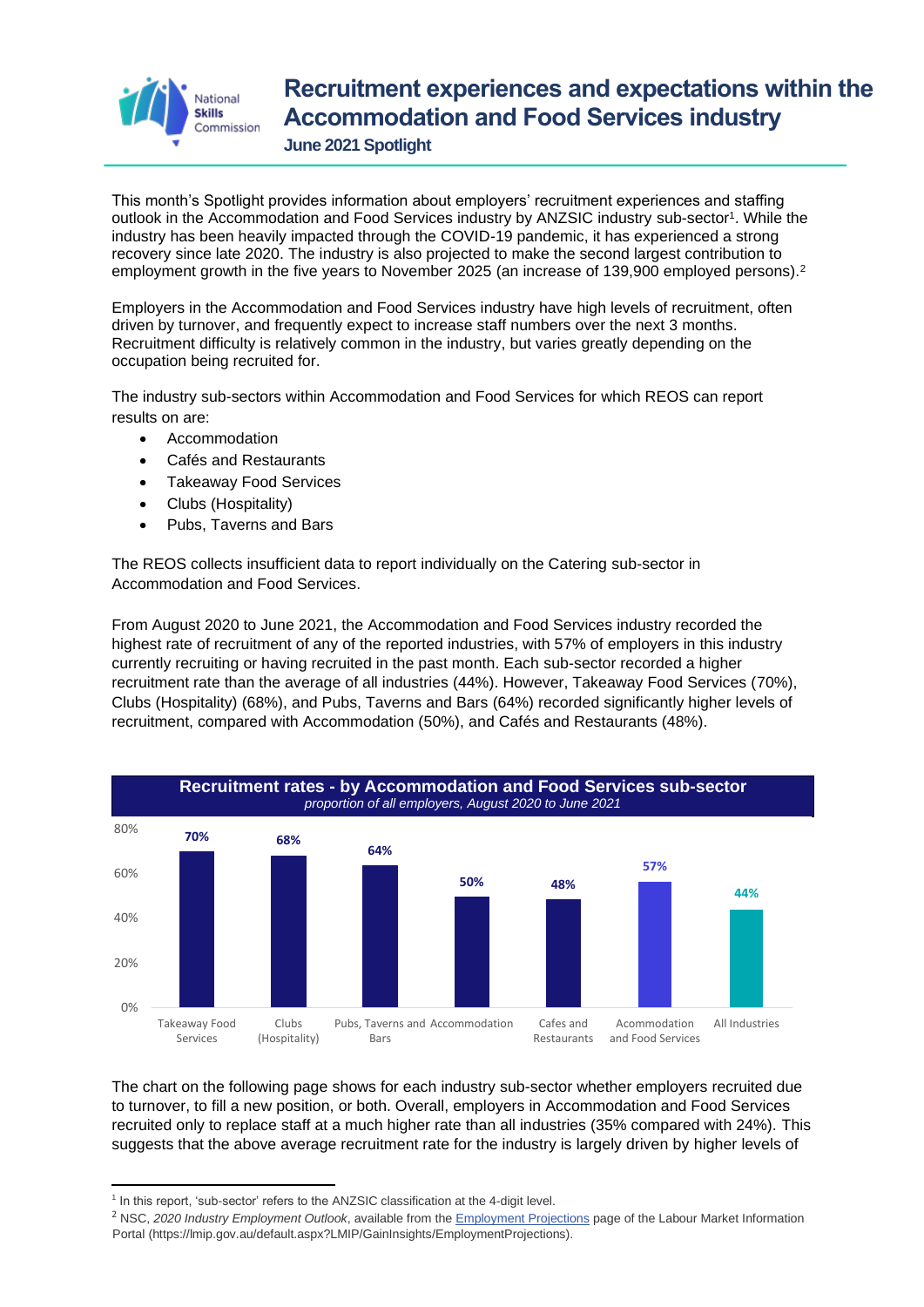turnover. Employers in the Takeaway Food Services sub-sector (40%) were the most likely to recruit only to replace staff, followed closely by Pubs, Taverns and Bars (38%). Clubs (Hospitality) were the most likely to recruit only for new positions (23%).



Recruiting employers in the Accommodation and Food Services industry were more likely to have had difficulty compared with the average of all industries (52% compared with 46%). The Cafés and Restaurants sub-sector (66%) had the highest proportion of employers who experienced recruitment difficulty, whilst the Takeaway Food Services sub-sector (22%) had the lowest proportion.

There was great disparity in recruitment difficulty by occupation, with employers recruiting for Chefs (76%) recording considerably higher levels of recruitment difficulty, reflecting that the occupation is currently listed as being in shortage nationally on the National Skills Commission's recently released *Skills Priority List*. Employers recruiting for Waiters also experienced higher levels of difficulty (69%). While this occupation is not currently listed as being in shortage nationally (it is in shortage in the Northern Territory), it is expected to have strong future demand<sup>3</sup>.

On the other hand, difficulty was uncommon amongst employers recruiting for Fast Food Cooks (7%) and Sales Assistants (General) (24%).



<sup>3</sup> NSC, *Skills Priority List, June 2021*, available at https://www.nationalskillscommission.gov.au/2021-skills-priority-list